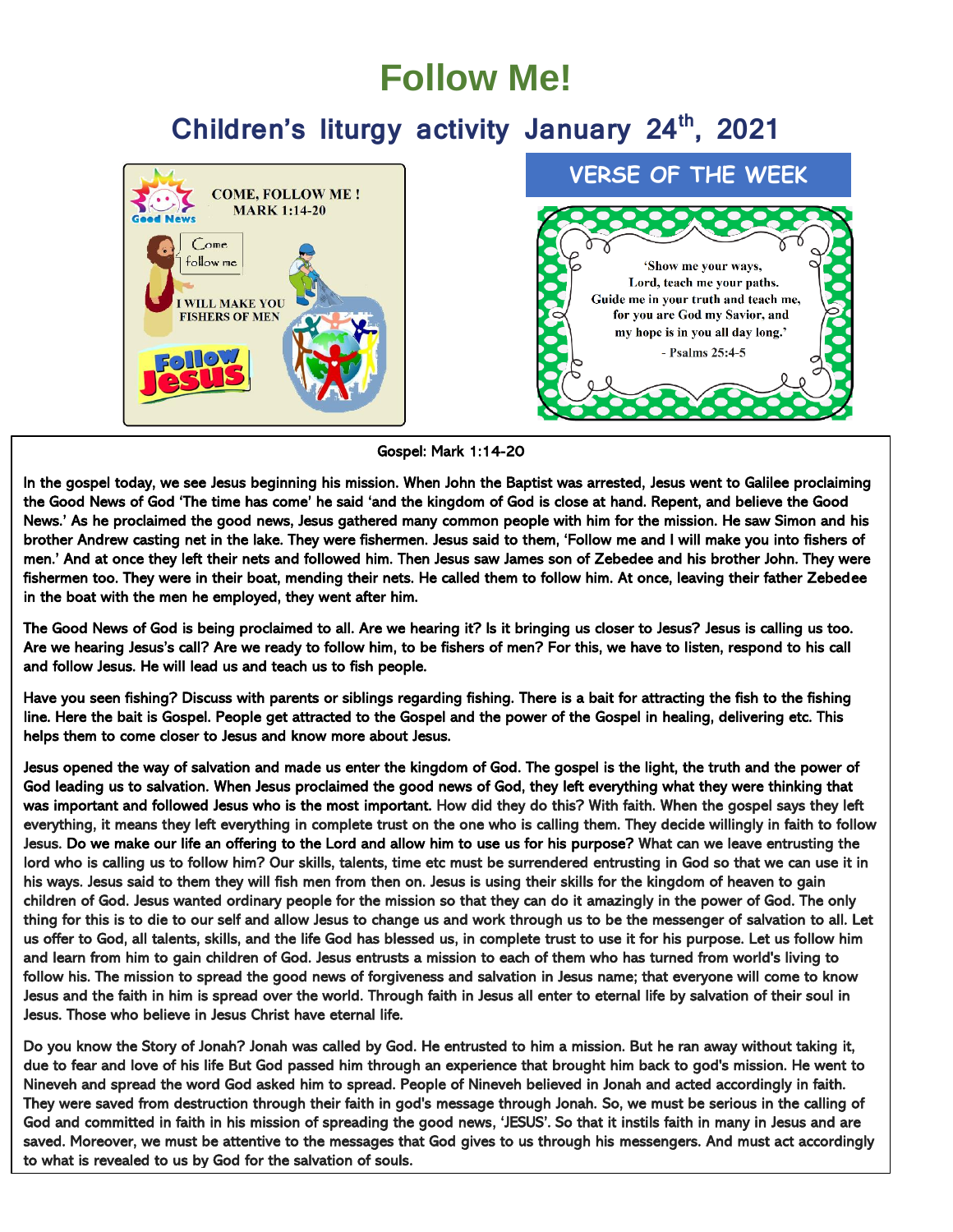# **Wordsearch**



**Complete the following verses.**

- **1. For I am not ashamed of the ---------------; it is the ------------ of God for ---------------- to everyone who has faith. (Romans 1:16)**
- **2. It has now been revealed through the appearing of our Saviour Christ Jesus, who abolished ---------- and brought --------- and immortality to light through the ------------. (2 Timothy 2:10)**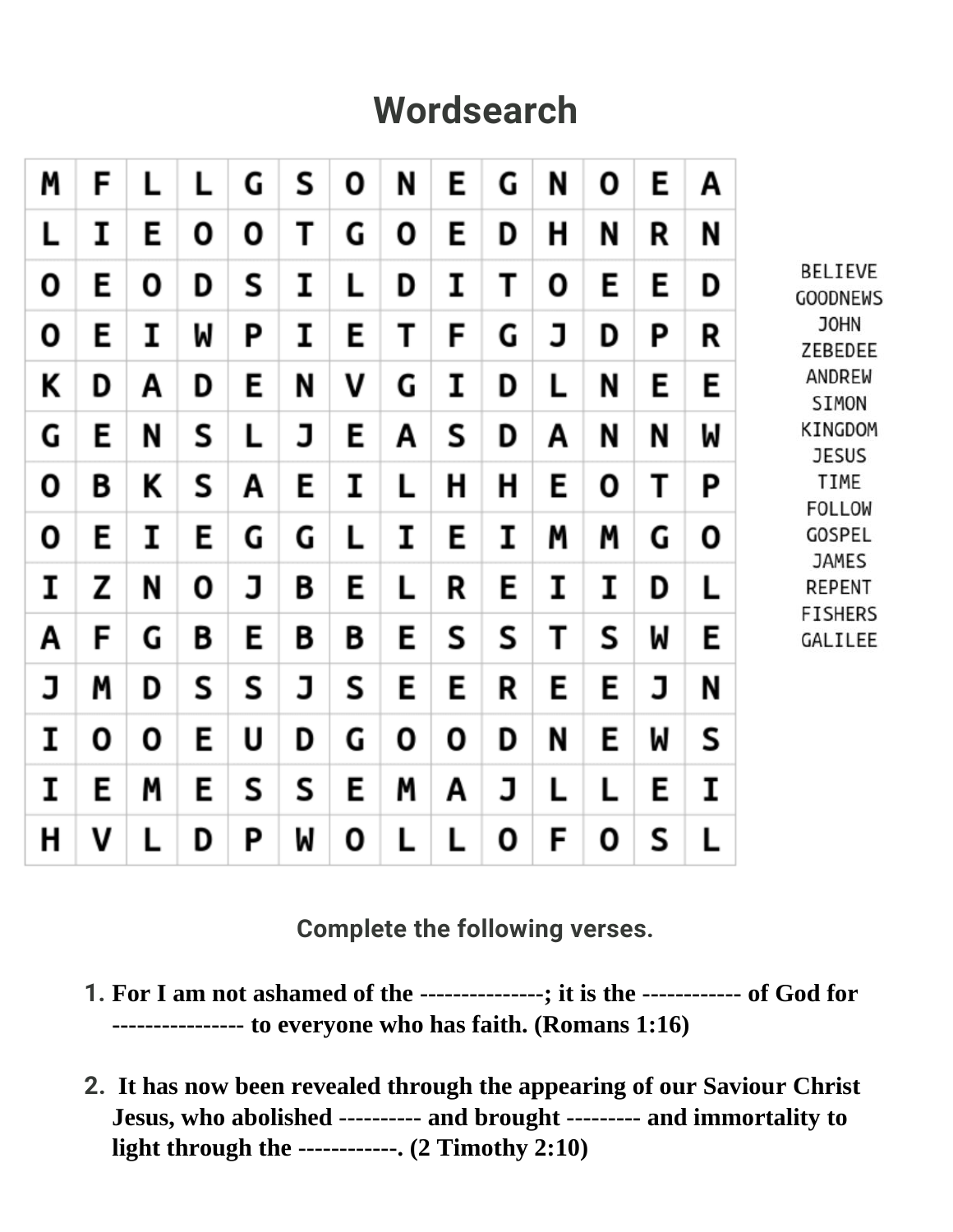### **DESIGN A HEADBAND FOR YOU. TO SHARE THE GOODNEWS.**



**'THEY LEFT EVERYTHING AND FOLLOWED JESUS.' OFFER EVERYTHING FOR THE LORD AND LET HIM USE US FOR GAINING SOULS.**

**CAN YOU DRAW OR WRITE A POEM TO SHARE THE GOOD NEWS '***Christ died for our sins, as the Scriptures say; that he was buried and was raised to life on the third day, as the Scriptures say;' 1 Corinthians 15:3-4*